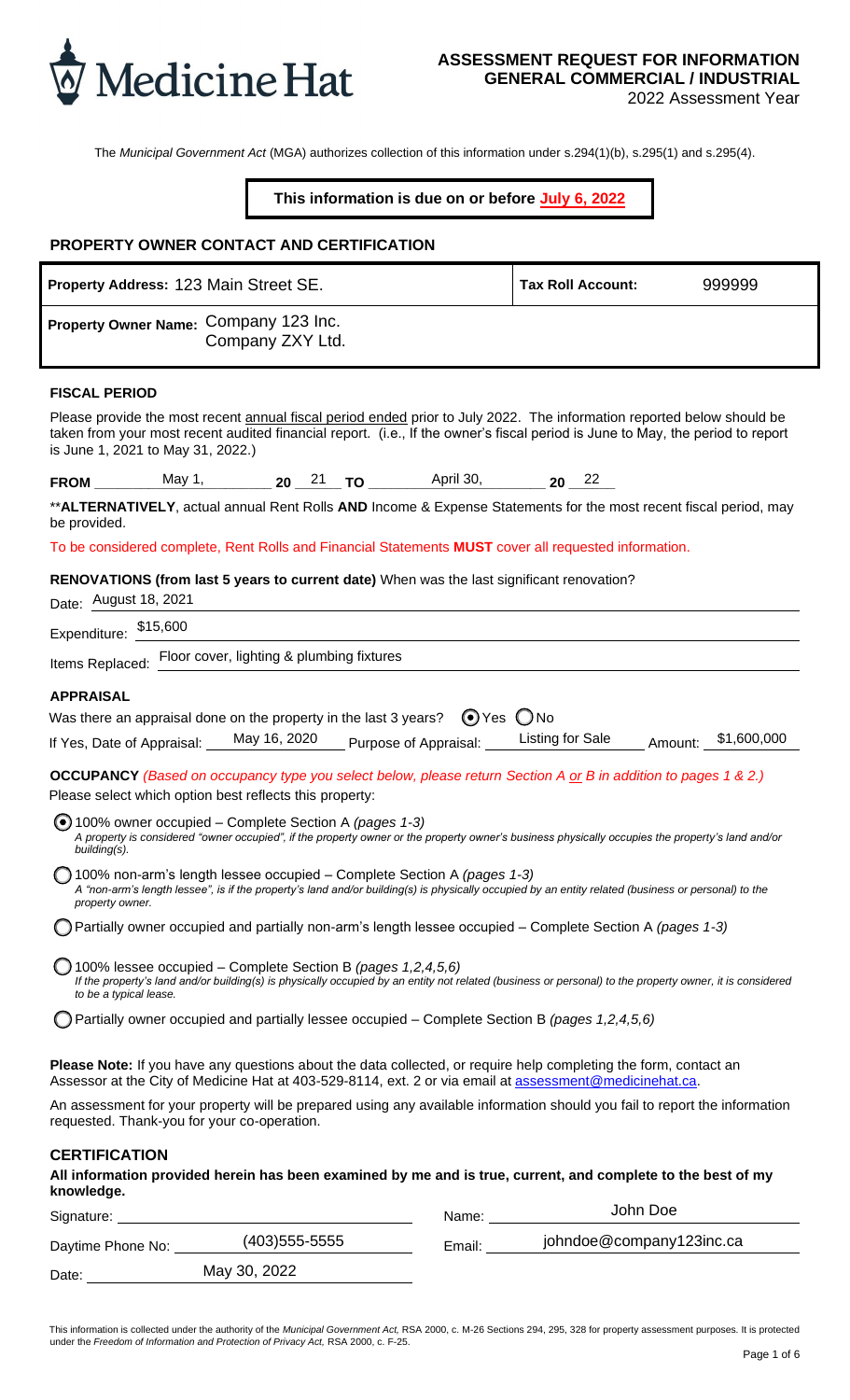

- Plexiglass and Extra Cleaning Supplies were agreed to be paid by the owner to help keep the tenants in the Units. Reimbursement for these expenses will not be collected at any time from the tenants.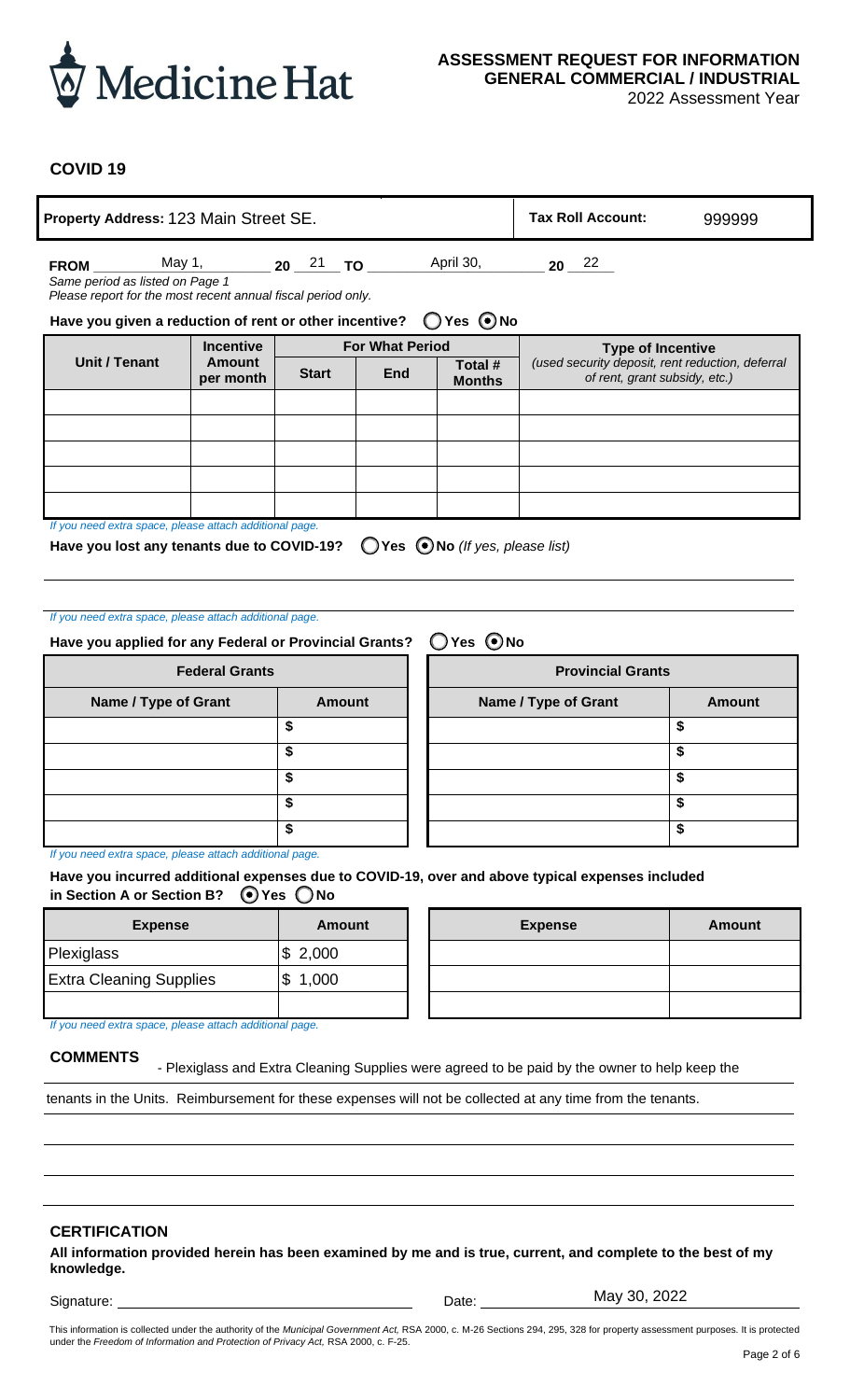

2022 Assessment Year

## **SECTION A: OWNER OCCUPIED / NON-ARM'S LENGTH LESSEE OCCUPIED**

|             | <b>Property Address: 123 Main Street SE.</b> | <b>Tax Roll Account:</b> | 999999    |    |  |
|-------------|----------------------------------------------|--------------------------|-----------|----|--|
| <b>FROM</b> | May 1                                        | 21<br>ΤO<br>20           | April 30. | 22 |  |

### **ANNUAL OPERATING COSTS**

| <b>Expense</b>                                          | <b>Amount</b> | <b>Expense</b><br><b>Amount</b>                                                          |
|---------------------------------------------------------|---------------|------------------------------------------------------------------------------------------|
| <b>Building Insurance</b>                               | \$2,112       | \$21,048<br><b>Utilities</b>                                                             |
| Repairs & Maintenance Expense*<br>Regular / Reoccurring | \$4,260       | Capital Expense**<br>\$15,600<br><b>Major Repairs</b><br>(Please list in comments below) |
| <b>Property Tax</b>                                     | \$25,200      | \$2,000<br>Condo Fees                                                                    |

### **BUILDING INFORMATION**

| Property Address: 123 Main Street SE.                                                                                                                                   |                   |                                                                |  | <b>Tax Roll Account:</b>                                                                                                                                                                                                                                                                                                                                                                                           |                 | 999999                   |
|-------------------------------------------------------------------------------------------------------------------------------------------------------------------------|-------------------|----------------------------------------------------------------|--|--------------------------------------------------------------------------------------------------------------------------------------------------------------------------------------------------------------------------------------------------------------------------------------------------------------------------------------------------------------------------------------------------------------------|-----------------|--------------------------|
| <b>FROM</b><br>Same period as listed on Page 1                                                                                                                          |                   | May 1, 20 21 TO                                                |  | April 30,<br>$20 \t 22$                                                                                                                                                                                                                                                                                                                                                                                            |                 |                          |
| <b>ANNUAL OPERATING COSTS</b><br><b>Expense</b>                                                                                                                         |                   | <b>Amount</b>                                                  |  | <b>Expense</b>                                                                                                                                                                                                                                                                                                                                                                                                     |                 | <b>Amount</b>            |
|                                                                                                                                                                         |                   |                                                                |  |                                                                                                                                                                                                                                                                                                                                                                                                                    |                 |                          |
| <b>Building Insurance</b>                                                                                                                                               |                   | \$2,112                                                        |  | <b>Utilities</b>                                                                                                                                                                                                                                                                                                                                                                                                   |                 | \$21,048                 |
| Repairs & Maintenance Expense*<br>Regular / Reoccurring                                                                                                                 |                   | \$4,260                                                        |  | Capital Expense**<br><b>Major Repairs</b><br>(Please list in comments below)                                                                                                                                                                                                                                                                                                                                       |                 | 15,600<br>$\mathfrak{F}$ |
| <b>Property Tax</b>                                                                                                                                                     |                   | \$25,200                                                       |  | Condo Fees                                                                                                                                                                                                                                                                                                                                                                                                         |                 | \$2,000                  |
| of replacing a roof - every 20 years)<br><b>BUILDING INFORMATION</b>                                                                                                    |                   |                                                                |  | *Repair & Maintenance Expense is one that generally reoccurs over a short period. (i.e., the cost of painting - completed each year)<br>** Capital Expense gives a lasting benefit, advantage or extends the useful life of your property or improves it beyond its original condition. (i.e., the cost<br>Please indicate total area of each building based on external dimensions and indicate degree of finish. |                 |                          |
| <b>Building #1</b>                                                                                                                                                      |                   | ft <sup>2</sup>                                                |  | <b>Building #2</b>                                                                                                                                                                                                                                                                                                                                                                                                 |                 | ft <sup>2</sup>          |
| Main Floor Area                                                                                                                                                         |                   | 9,600                                                          |  | Main Floor Area                                                                                                                                                                                                                                                                                                                                                                                                    | 4,800           |                          |
| 2nd Floor Area                                                                                                                                                          | 3,200             |                                                                |  | 2nd Floor Area                                                                                                                                                                                                                                                                                                                                                                                                     | N/A             |                          |
| Mezzanine                                                                                                                                                               | Finished<br>940   | Storage                                                        |  | Mezzanine                                                                                                                                                                                                                                                                                                                                                                                                          | Finished        | Storage<br>280           |
| <b>Basement Floor Area</b>                                                                                                                                              | Finished<br>3,200 | Storage                                                        |  | <b>Basement Floor Area</b>                                                                                                                                                                                                                                                                                                                                                                                         | Finished<br>N/A | Storage<br>N/A           |
| *If property has additional buildings or additional floors, please list in the comments.<br><b>COMMENTS</b><br>The only utilities that the building has is electricity. |                   | Building #2 is used for cold storage, not heated or insulated. |  |                                                                                                                                                                                                                                                                                                                                                                                                                    |                 |                          |
| <b>CERTIFICATION</b>                                                                                                                                                    |                   |                                                                |  |                                                                                                                                                                                                                                                                                                                                                                                                                    |                 |                          |
| knowledge.                                                                                                                                                              |                   |                                                                |  | All information provided herein has been examined by me and is true, current, and complete to the best of my                                                                                                                                                                                                                                                                                                       |                 |                          |
| Signature:                                                                                                                                                              |                   |                                                                |  | Date:                                                                                                                                                                                                                                                                                                                                                                                                              | May 30, 2022    |                          |

### **COMMENTS**

### **CERTIFICATION**

Signature: <u>Date:</u> Date:

This information is collected under the authority of the *Municipal Government Act,* RSA 2000, c. M-26 Sections 294, 295, 328 for property assessment purposes. It is protected under the *Freedom of Information and Protection of Privacy Act,* RSA 2000, c. F-25.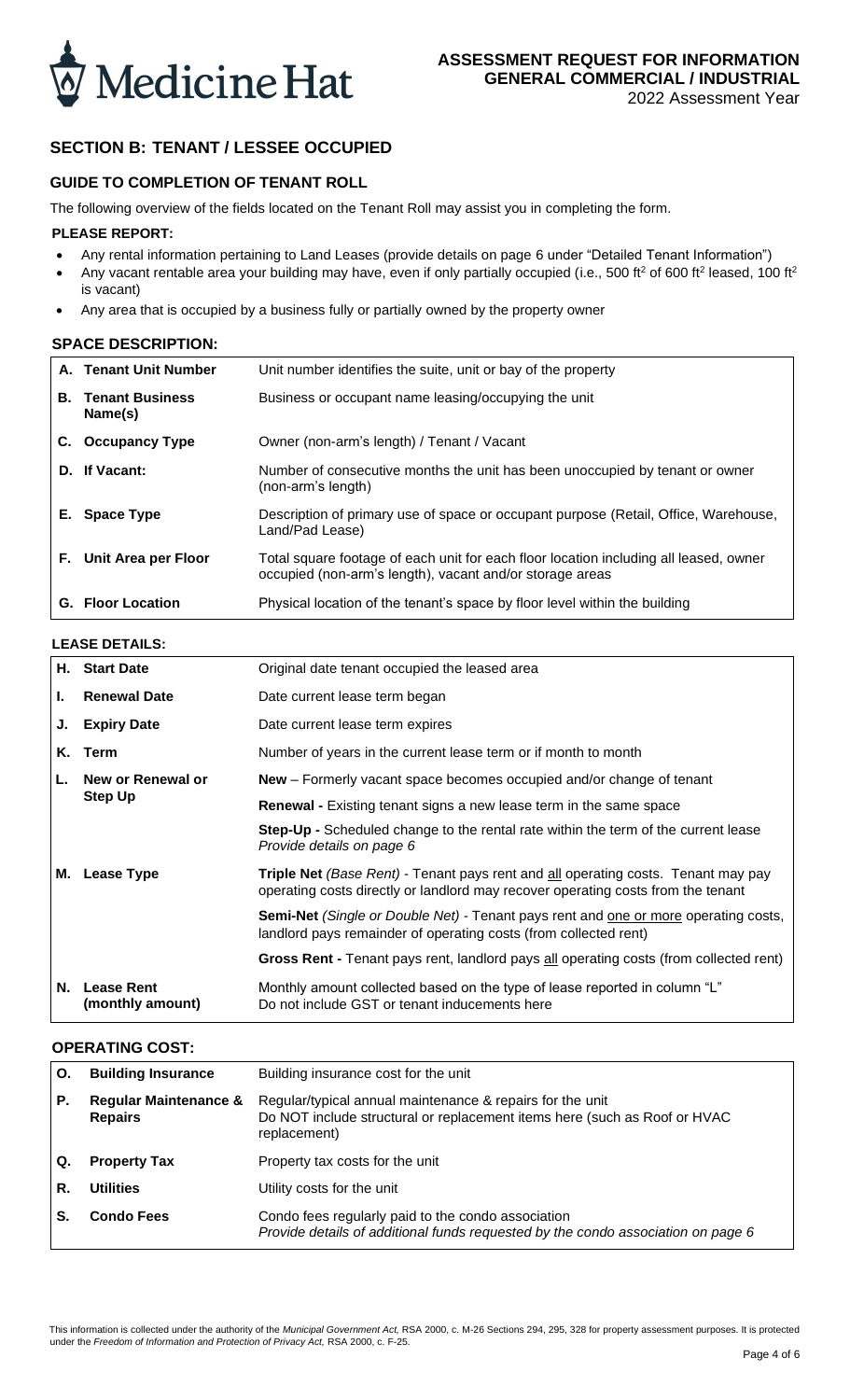

2022 Assessment Year

## **SECTION B: TENANT / LESSEE OCCUPIED - TENANT ROLL**

| Property Address: 123 Main Street SE. | Tax Roll Account: | 999999 |    |  |
|---------------------------------------|-------------------|--------|----|--|
| <b>FROM</b>                           | 20                | т∩     | 20 |  |

*Same period as listed on Page 1*

All units and each of their floor locations (main, basement,  $2<sup>nd</sup>$ , etc... including storage space) must be included on this form whether occupied or vacant.

PLEASE INDICATE ASKING RENT OF VACANT SPACES. DO NOT INCLUDE GST.

*If you need extra space, please photocopy this page.*

### **SPACE DESCRIPTION**

|      | A                                             |                                                                  | B                                                                                        |                                                                                  | $\mathbf{C}$                                                                                                                                              | D                                                        | E                                                                                       | F                                                                                           | G                                                                      |
|------|-----------------------------------------------|------------------------------------------------------------------|------------------------------------------------------------------------------------------|----------------------------------------------------------------------------------|-----------------------------------------------------------------------------------------------------------------------------------------------------------|----------------------------------------------------------|-----------------------------------------------------------------------------------------|---------------------------------------------------------------------------------------------|------------------------------------------------------------------------|
|      | <b>Tenant</b><br><b>Unit</b><br><b>Number</b> | <b>Tenant Business Name(s)</b>                                   |                                                                                          | <b>Occupancy</b><br><b>Type</b><br>$O=O$ wner /<br>$T = T$ enant /<br>$V=Vacant$ | <b>Space Type</b><br>If Vacant:<br><b>How many</b><br>months has<br>R=Retail /<br>$O =$ Office /<br>the Unit been<br>W=Warehouse /<br>vacant?<br>$L=Land$ |                                                          | <b>Unit Area</b><br>per Floor<br><b>Square Feet</b>                                     | <b>Floor Location</b><br>$B = B$ smt /<br>$M = Main /$<br>MZ=Mezzanine /<br>$2 = 2nd$ floor |                                                                        |
|      | #101                                          | Tenant A (example)                                               |                                                                                          |                                                                                  | T                                                                                                                                                         | 4 or N/A                                                 | $\mathsf{R}$                                                                            | 2000                                                                                        | M                                                                      |
| i.   |                                               |                                                                  |                                                                                          |                                                                                  |                                                                                                                                                           |                                                          |                                                                                         |                                                                                             |                                                                        |
| ii.  |                                               |                                                                  |                                                                                          |                                                                                  |                                                                                                                                                           |                                                          |                                                                                         |                                                                                             |                                                                        |
| iii. |                                               |                                                                  |                                                                                          |                                                                                  |                                                                                                                                                           |                                                          |                                                                                         |                                                                                             |                                                                        |
| iv.  |                                               |                                                                  |                                                                                          |                                                                                  |                                                                                                                                                           |                                                          |                                                                                         |                                                                                             |                                                                        |
| v.   |                                               |                                                                  |                                                                                          |                                                                                  |                                                                                                                                                           |                                                          |                                                                                         |                                                                                             |                                                                        |
|      |                                               |                                                                  |                                                                                          |                                                                                  |                                                                                                                                                           |                                                          | <b>Total Area of All Units</b><br>(include all owner occupied, rented and vacant areas) |                                                                                             | ft <sup>2</sup>                                                        |
|      | <b>LEASE DETAILS</b>                          |                                                                  |                                                                                          |                                                                                  |                                                                                                                                                           |                                                          |                                                                                         |                                                                                             |                                                                        |
|      | A                                             | H                                                                | п                                                                                        |                                                                                  | J                                                                                                                                                         | $\overline{\mathsf{K}}$                                  | L                                                                                       | M                                                                                           | N                                                                      |
|      | <b>Tenant</b><br><b>Unit</b><br><b>Number</b> | <b>Start Date</b><br>$(mmm-yy)$<br><b>Original lease</b><br>date | <b>Renewal Date</b><br>$(mmm-yy)$<br><b>Beginning of</b><br>current Lease<br><b>Term</b> |                                                                                  | <b>Expiry Date</b><br>$(mmm-yy)$                                                                                                                          | <b>Term</b><br># Years /<br>M-M=Month to<br><b>Month</b> | <b>New, Renewal</b><br>or Step-Up<br>$N=New/$<br>R=Renewal /<br>S=Step-up               | <b>Lease Type</b><br><b>NNN=Triple Net /</b><br>S=Semi Net /<br>$G = Gross$                 | <b>Lease Rent</b><br>(\$/month)<br><b>DO NOT INCLUDE</b><br><b>GST</b> |
|      | #101                                          | $Jan-20$                                                         | $Jan-22$                                                                                 |                                                                                  | $Jan-24$                                                                                                                                                  | $\overline{2}$                                           | $\mathsf{R}$                                                                            | S                                                                                           | \$2,000                                                                |
| i.   |                                               |                                                                  |                                                                                          |                                                                                  |                                                                                                                                                           |                                                          |                                                                                         |                                                                                             |                                                                        |
| ii.  |                                               |                                                                  |                                                                                          |                                                                                  |                                                                                                                                                           |                                                          |                                                                                         |                                                                                             |                                                                        |
| iii. |                                               |                                                                  |                                                                                          |                                                                                  |                                                                                                                                                           |                                                          |                                                                                         |                                                                                             |                                                                        |
| iv.  |                                               |                                                                  |                                                                                          |                                                                                  |                                                                                                                                                           |                                                          |                                                                                         |                                                                                             |                                                                        |
| ٧.   |                                               |                                                                  |                                                                                          |                                                                                  |                                                                                                                                                           |                                                          |                                                                                         |                                                                                             |                                                                        |
|      |                                               | <b>OPERATING COST INFORMATION</b>                                |                                                                                          |                                                                                  |                                                                                                                                                           |                                                          |                                                                                         |                                                                                             |                                                                        |

|      | <u>__</u> __________                          |                                                                  |                                                                                          |                                  |                                                          |                                                                      |                                                                         |                                                                       |
|------|-----------------------------------------------|------------------------------------------------------------------|------------------------------------------------------------------------------------------|----------------------------------|----------------------------------------------------------|----------------------------------------------------------------------|-------------------------------------------------------------------------|-----------------------------------------------------------------------|
|      | A                                             | H                                                                |                                                                                          | J                                | K                                                        |                                                                      | M                                                                       | N.                                                                    |
|      | <b>Tenant</b><br><b>Unit</b><br><b>Number</b> | <b>Start Date</b><br>$(mmm-yy)$<br><b>Original lease</b><br>date | <b>Renewal Date</b><br>$(mmm-yy)$<br><b>Beginning of</b><br>current Lease<br><b>Term</b> | <b>Expiry Date</b><br>$(mmm-yy)$ | <b>Term</b><br># Years /<br>M-M=Month to<br><b>Month</b> | New, Renewal<br>or Step-Up<br>$N = New/$<br>R=Renewal /<br>S=Step-up | <b>Lease Type</b><br><b>NNN=Triple Net /</b><br>S=Semi Net /<br>G=Gross | <b>Lease Rent</b><br>(S/month)<br><b>DO NOT INCLUDE</b><br><b>GST</b> |
|      | #101                                          | $Jan-20$                                                         | $Jan-22$                                                                                 | $Jan-24$                         | 2                                                        | R.                                                                   | S                                                                       | \$2,000                                                               |
| i.   |                                               |                                                                  |                                                                                          |                                  |                                                          |                                                                      |                                                                         |                                                                       |
| ii.  |                                               |                                                                  |                                                                                          |                                  |                                                          |                                                                      |                                                                         |                                                                       |
| iii. |                                               |                                                                  |                                                                                          |                                  |                                                          |                                                                      |                                                                         |                                                                       |
| iv.  |                                               |                                                                  |                                                                                          |                                  |                                                          |                                                                      |                                                                         |                                                                       |
| v.   |                                               |                                                                  |                                                                                          |                                  |                                                          |                                                                      |                                                                         |                                                                       |

### **OPERATING COST INFORMATION**

Please indicate if each expense is paid by the Owner or Tenant (O=Owner / T=Tenant / ?=if amount is unknown)

|      | $\mathsf{A}$                                  | $\mathbf{o}$                                        |                          | P                                                                                                            |                                 | Q                                   |                          | $\mathsf{R}$                     |                                 | $\mathbf{s}$                     |                                 |
|------|-----------------------------------------------|-----------------------------------------------------|--------------------------|--------------------------------------------------------------------------------------------------------------|---------------------------------|-------------------------------------|--------------------------|----------------------------------|---------------------------------|----------------------------------|---------------------------------|
|      | <b>Tenant</b><br><b>Unit</b><br><b>Number</b> | <b>Building</b><br><b>Insurance</b><br>(\$ / month) | Paid<br><b>By</b><br>O/T | <b>Regular</b><br><b>Maintenance</b><br>& Repairs<br>(\$ / month)<br><b>Provide details</b><br>on next page. | <b>Paid</b><br><b>By</b><br>O/T | <b>Property Tax</b><br>(\$ / month) | Paid<br><b>By</b><br>O/T | <b>Utilities</b><br>(\$ / month) | <b>Paid</b><br><b>By</b><br>O/T | <b>Condo Fees</b><br>(S / month) | <b>Paid</b><br><b>By</b><br>O/T |
|      | #101                                          | \$100                                               | $\circ$                  | \$200                                                                                                        | $\circ$                         | \$100                               | T                        | $\overline{?}$                   | T                               | \$100                            | $\circ$                         |
| i.   |                                               |                                                     |                          |                                                                                                              |                                 |                                     |                          |                                  |                                 |                                  |                                 |
| ii.  |                                               |                                                     |                          |                                                                                                              |                                 |                                     |                          |                                  |                                 |                                  |                                 |
| iii. |                                               |                                                     |                          |                                                                                                              |                                 |                                     |                          |                                  |                                 |                                  |                                 |
| iv.  |                                               |                                                     |                          |                                                                                                              |                                 |                                     |                          |                                  |                                 |                                  |                                 |
| v.   |                                               |                                                     |                          |                                                                                                              |                                 |                                     |                          |                                  |                                 |                                  |                                 |

This information is collected under the authority of the *Municipal Government Act,* RSA 2000, c. M-26 Sections 294, 295, 328 for property assessment purposes. It is protected under the *Freedom of Information and Protection of Privacy Act,* RSA 2000, c. F-25.